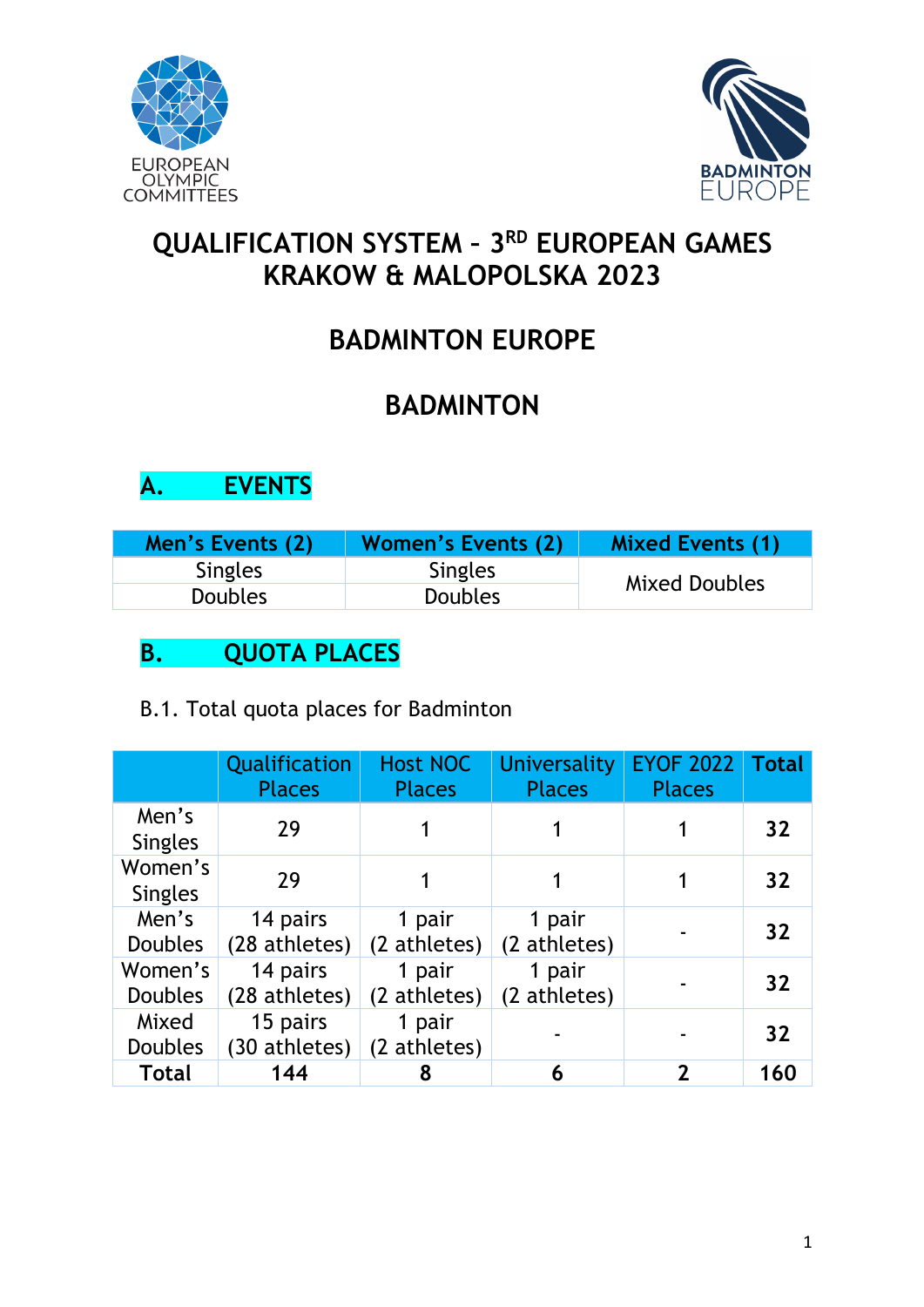



### B.2. Maximum number of athletes per NOC

| <b>Event</b>           | <b>Quota per NOC</b> |
|------------------------|----------------------|
| Men's Singles          | 2 $(3^a)$            |
| Women's Singles        | $2(3^a)$             |
| Men's Doubles          |                      |
|                        | $(2 \text{ pairs})$  |
| <b>Women's Doubles</b> |                      |
|                        | $(2 \text{ pairs})$  |
| <b>Mixed Doubles</b>   |                      |
|                        | $(2 \text{ pairs})$  |
| <b>Total</b>           | 16(18 <sup>a</sup> ) |

#### **Note:**

a) The quota places earned by the gold medalists of singles events at 2022 EYOF do not count towards the maximum NOC quota in singles events.

If any NOC has more athletes/pairs qualified in any event than its entitled number of Quota Places, according to the BWF World Ranking Lists of 28 March 2023, that NOC can decide to decline a Quota Place allocated to a higher ranked athlete/pair and choose a lower ranked eligible athlete/pair. The NOC will however not be able to enter a declined athlete/pair at the time of the final entries, should the lower ranked athlete/pair become unavailable.

# **C. ATHLETE ELIGIBILITY**

#### C.1. Compliance with the Olympic Charter and other relevant rules

All athletes must respect and comply with the provisions of the Olympic Charter currently in force, including but not limited to Rule 41 (Nationality of Competitors) and Rule 43 (World Anti-Doping Code and the Olympic Movement Code on the Prevention of Manipulation of Competitions).

Only those athletes who respect and comply with the Olympic Charter, the World Anti-Doping Code and the Olympic Movement Code on the Prevention of Manipulation of Competitions, including the conditions of participation established by the EOC and the rules of Badminton Europe, may participate in the 2023 European Games.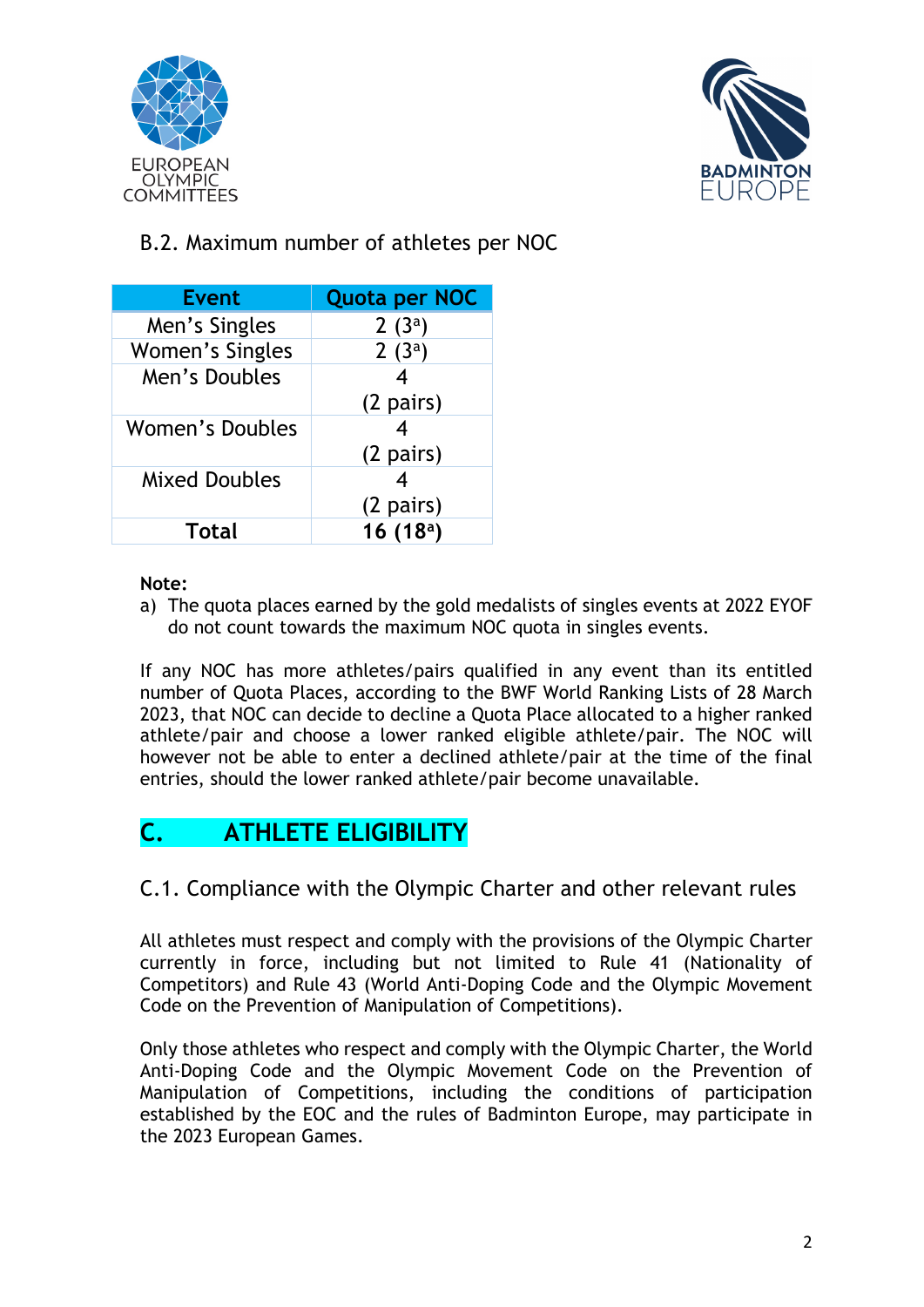



#### C.2. Age requirements

There is no age limit to be eligible to participate in badminton events in the 2023 European Games.

#### C.3. Additional Badminton Europe criteria

To be eligible to participate in the 2023 European Games, all athletes must have played in a minimum of three (3) tournaments, counting towards the BWF World Ranking Lists during the Qualification period, and be registered in the BWF World Ranking Lists of 28 March 2023.

# **D. QUALIFICATION PATHWAY**

The qualification system allows for the participation of the best athletes through affair and transparent process within the framework of the Olympic Charter.

The BWF World Ranking Lists of 28 March 2023 will be used to allocate the athletes Quota Places in Men's and Women's Singles, Men's and Women's and Mixed Doubles.

The BWF World Ranking Lists of 28 March 2023 shall be changed into European Ranking Lists by removing all players, who are not qualified to represent any NOC in accordance with EOC regulations, and this European Ranking list shall be used to allocate places.

Only pairs with athletes from the same NOC will be considered during the quota allocation in doubles and mixed events.

#### D.1. Qualification Places

| Number of<br><b>Quota Places</b> | Men's Singles                                                                                                                                                                                                                    | <b>Quota Place</b><br><b>Allocation</b> |
|----------------------------------|----------------------------------------------------------------------------------------------------------------------------------------------------------------------------------------------------------------------------------|-----------------------------------------|
| 29                               | <b>Qualifying Event or Ranking:</b><br>The European Ranking List of 28 March 2023<br><b>Qualification Process:</b><br>Singles players ranked 1-8<br>- Two (2) individual Quota Places to the<br>two (2) highest ranked athletes, | Athlete                                 |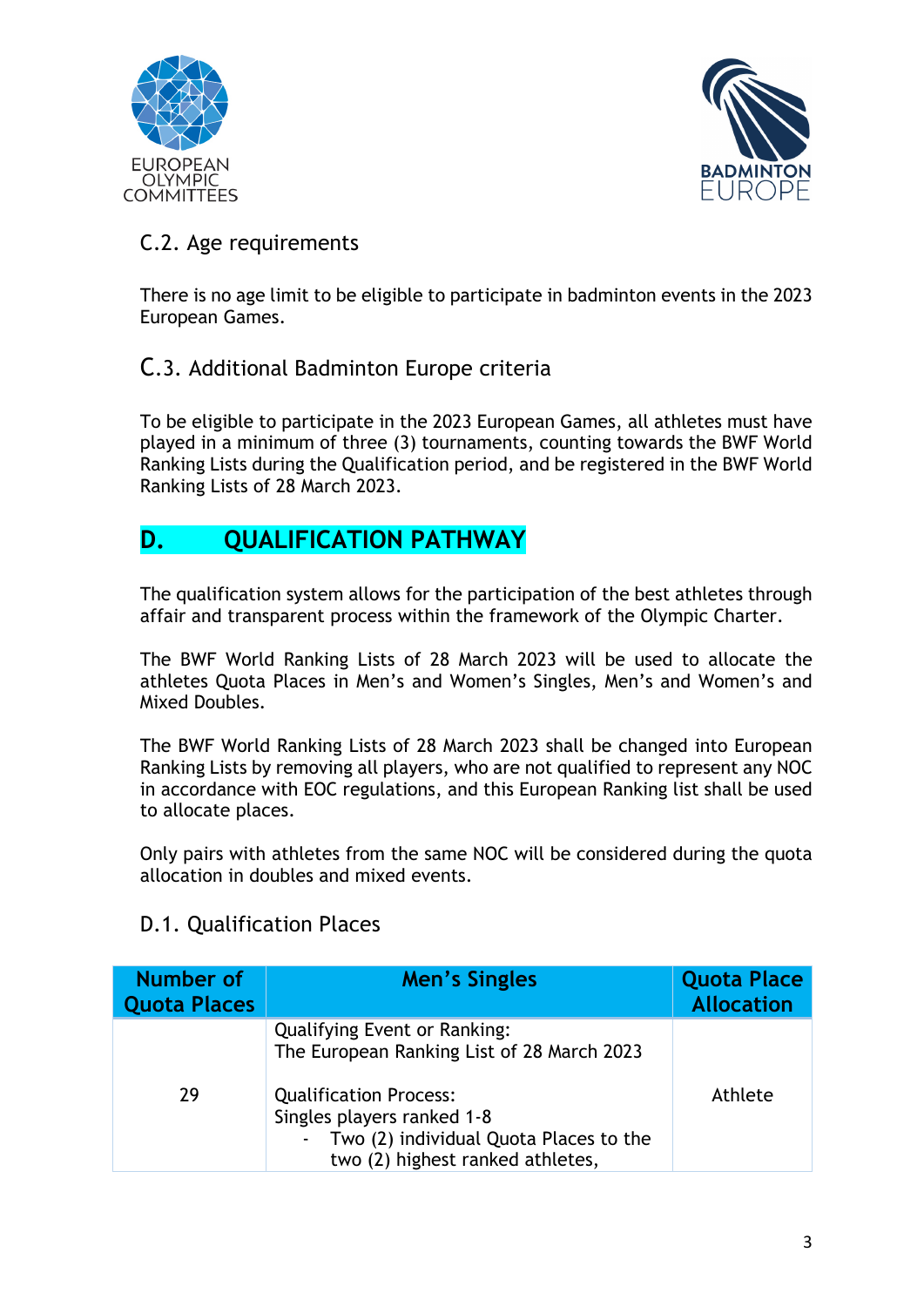



| <b>COMMITTEES</b> |                                                                                                                                                                                                                                                                                                                                                                                                                                                                                                                                                                                                                                                                                                                                                                                               |  |
|-------------------|-----------------------------------------------------------------------------------------------------------------------------------------------------------------------------------------------------------------------------------------------------------------------------------------------------------------------------------------------------------------------------------------------------------------------------------------------------------------------------------------------------------------------------------------------------------------------------------------------------------------------------------------------------------------------------------------------------------------------------------------------------------------------------------------------|--|
|                   | respecting the maximum quota<br>allocation per NOC per event.<br>An NOC may have more than two (2)<br>singles players ranked 1 to 8 in the<br>European Ranking list in this event. In<br>such a case, the NOC can enter any two<br>(or one) eligible singles players.<br>Singles players ranked 9 and lower<br>One (1) individual Quota Place to the<br>one (1) highest ranked athlete of each<br>NOC not having athletes ranked 1-8.<br>Singles players will be considered in<br>turn and any NOC is eligible to enter<br>one (1) singles player, until the<br>maximum quota is reached in this<br>event. An NOC may have more than one<br>(1) eligible player ranked in the<br>European ranking list in this event. In<br>such a case, the NOC can enter any one<br>eligible singles player |  |

| Number of<br><b>Quota Places</b> | <b>Women's Singles</b>                                                                                                                                                                                                                                                                                                                                                                                                                                                                                                                                                                                                                                                                                                                                                                                                             | <b>Quota Place</b><br><b>Allocation</b> |
|----------------------------------|------------------------------------------------------------------------------------------------------------------------------------------------------------------------------------------------------------------------------------------------------------------------------------------------------------------------------------------------------------------------------------------------------------------------------------------------------------------------------------------------------------------------------------------------------------------------------------------------------------------------------------------------------------------------------------------------------------------------------------------------------------------------------------------------------------------------------------|-----------------------------------------|
| 29                               | <b>Qualifying Event or Ranking:</b><br>The European Ranking List of 28 March 2023<br><b>Qualification Process:</b><br>Singles players ranked 1-8<br>Two (2) individual Quota Places to the<br>two (2) highest ranked athletes,<br>respecting the maximum quota<br>allocation per NOC per event.<br>An NOC may have more than two (2)<br>singles players ranked 1 to 8 in the<br>European Ranking list in this event. In<br>such a case, the NOC can enter any two<br>(or one) eligible singles players.<br>Singles players ranked 9 and lower<br>One (1) individual Quota Place to the<br>one (1) highest ranked athlete of each<br>NOC not having athletes ranked 1-8.<br>Singles players will be considered in<br>turn and any NOC is eligible to enter<br>one (1) singles player, until the<br>maximum quota is reached in this | Athlete                                 |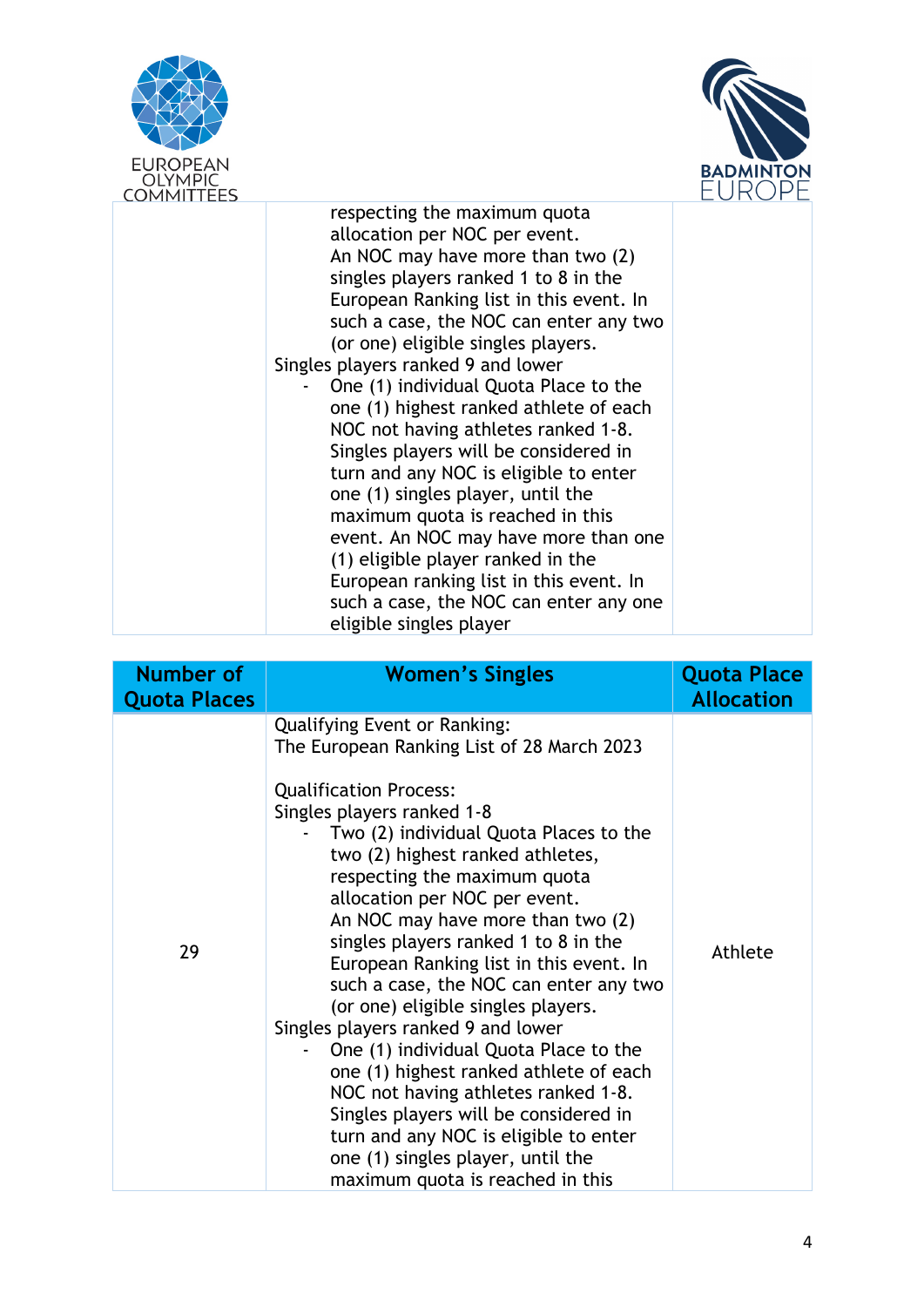



event. An NOC may have more than one (1) eligible player ranked in the European ranking list in this event. In such a case, the NOC can enter any one eligible singles player

| <b>Number of</b><br><b>Quota Places</b> | <b>Men's Doubles</b>                                                                                                                                                                                                                                                                                                                                                                                                                                                                                                                                                                                                                                                                                                                                                                                                                                                                                                                                                                                                               | <b>Quota Place</b><br><b>Allocation</b> |
|-----------------------------------------|------------------------------------------------------------------------------------------------------------------------------------------------------------------------------------------------------------------------------------------------------------------------------------------------------------------------------------------------------------------------------------------------------------------------------------------------------------------------------------------------------------------------------------------------------------------------------------------------------------------------------------------------------------------------------------------------------------------------------------------------------------------------------------------------------------------------------------------------------------------------------------------------------------------------------------------------------------------------------------------------------------------------------------|-----------------------------------------|
| 28<br>$(14 \text{ pairs})$              | <b>Qualifying Event or Ranking:</b><br>The European Ranking List of 28 March 2023<br><b>Qualification Process:</b><br>Doubles pairs ranked 1-4<br>Four (4) individual Quota Places to the<br>(2) highest ranked doubles pairs per<br>NOC, respecting the maximum quota<br>allocation per NOC per event. An NOC<br>may have more than two (2) doubles<br>pairs ranked 1 to 4 in the European<br>Ranking list in this event. In such a<br>case, the NOC can enter any two (or<br>one) eligible doubles pair.<br>Doubles pairs ranked 5 and lower<br>Two (2) individual Quota Place to the<br>one (1) highest ranked doubles pair of<br>each NOC not having doubles pairs<br>ranked 1-4. Doubles pairs will be<br>considered in turn and any NOC is<br>eligible to enter one (1) doubles pair,<br>until the maximum quota is reached in<br>this event. An NOC may have more than<br>one (1) doubles pair ranked in the<br>European ranking list in this event. In<br>such a case, the NOC can enter any one<br>eligible doubles pair. | Athlete                                 |

| <b>Number of</b><br><b>Quota Places</b> | <b>Women's Doubles</b>                                                                                                                         | <b>Quota Place</b><br><b>Allocation</b> |
|-----------------------------------------|------------------------------------------------------------------------------------------------------------------------------------------------|-----------------------------------------|
| 28<br>$(14 \text{ pairs})$              | <b>Qualifying Event or Ranking:</b><br>The European Ranking List of 28 March 2023<br><b>Qualification Process:</b><br>Doubles pairs ranked 1-4 | Athlete                                 |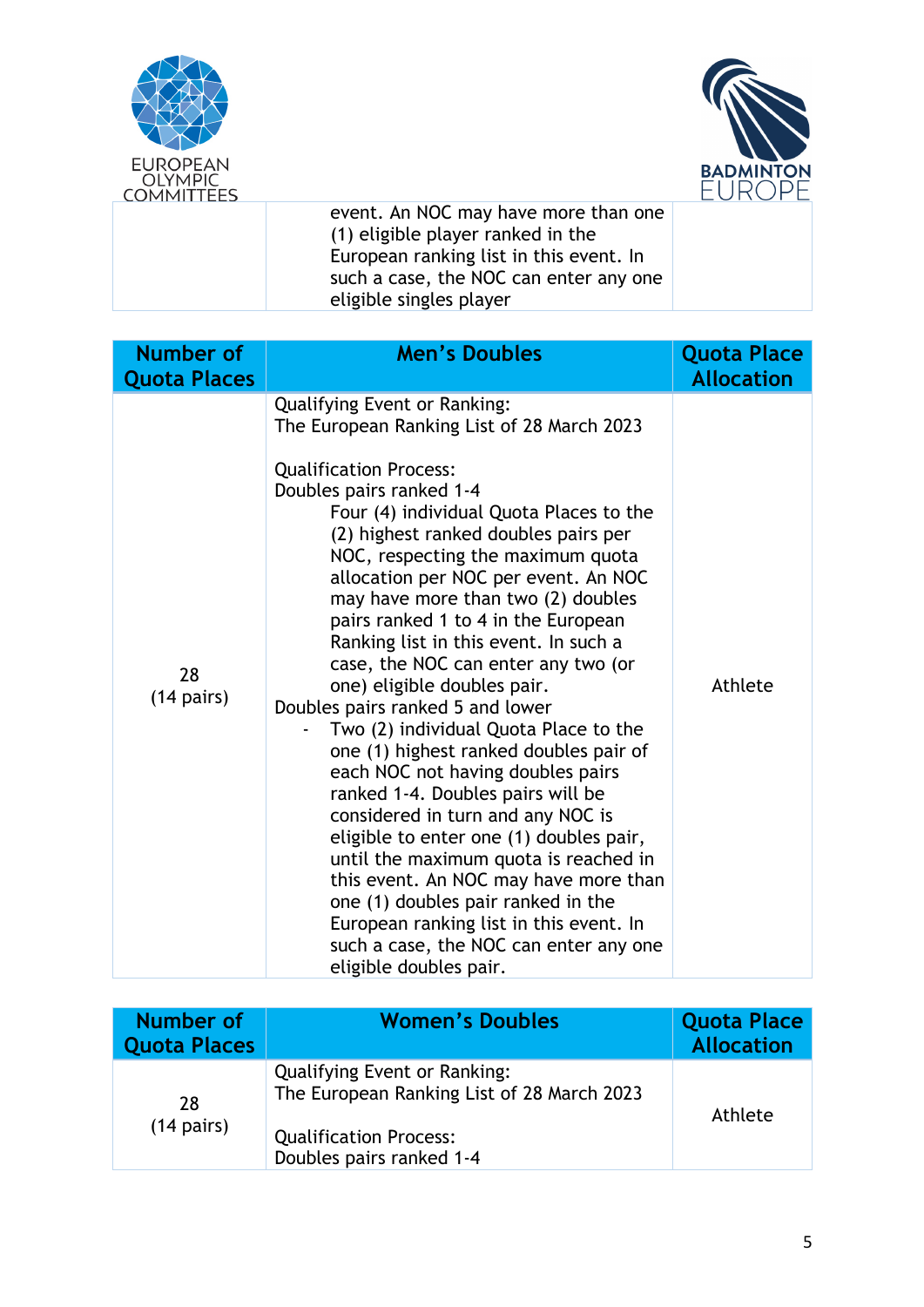



| Four (4) individual Quota Places to the<br>(2) highest ranked doubles pairs per<br>NOC, respecting the maximum quota<br>allocation per NOC per event. An NOC<br>may have more than two (2) doubles<br>pairs ranked 1 to 4 in the European<br>Ranking list in this event. In such a<br>case, the NOC can enter any two (or<br>one) eligible doubles pair.<br>Doubles pairs ranked 5 and lower<br>Two (2) individual Quota Place to the<br>one (1) highest ranked doubles pair of<br>each NOC not having doubles pairs<br>ranked 1-4. Doubles pairs will be<br>considered in turn and any NOC is<br>eligible to enter one (1) doubles pair,<br>until the maximum quota is reached in<br>this event. An NOC may have more than<br>one (1) doubles pair ranked in the<br>European ranking list in this event. In | ט וויוו וע<br><b>COMMITTEES</b> |                                        |  |
|--------------------------------------------------------------------------------------------------------------------------------------------------------------------------------------------------------------------------------------------------------------------------------------------------------------------------------------------------------------------------------------------------------------------------------------------------------------------------------------------------------------------------------------------------------------------------------------------------------------------------------------------------------------------------------------------------------------------------------------------------------------------------------------------------------------|---------------------------------|----------------------------------------|--|
| eligible doubles pair.                                                                                                                                                                                                                                                                                                                                                                                                                                                                                                                                                                                                                                                                                                                                                                                       |                                 | such a case, the NOC can enter any one |  |

| <b>Number of</b><br><b>Quota Places</b> | <b>Mixed Doubles</b>                                                                                                                                                                                                                                                                                                                                                                                                                                                                                                                                                                                                                                                                                                                             | <b>Quota Place</b><br><b>Allocation</b> |
|-----------------------------------------|--------------------------------------------------------------------------------------------------------------------------------------------------------------------------------------------------------------------------------------------------------------------------------------------------------------------------------------------------------------------------------------------------------------------------------------------------------------------------------------------------------------------------------------------------------------------------------------------------------------------------------------------------------------------------------------------------------------------------------------------------|-----------------------------------------|
| 30<br>$(15 \text{ pairs})$              | <b>Qualifying Event or Ranking:</b><br>The European Ranking List of 28 March 2023<br><b>Qualification Process:</b><br>Doubles pairs ranked 1-4<br>Four (4) individual Quota Places to the<br>(2) highest ranked doubles pairs per<br>NOC, respecting the maximum quota<br>allocation per NOC per event. An NOC<br>may have more than two (2) doubles<br>pairs ranked 1 to 4 in the European<br>Ranking list in this event. In such a<br>case, the NOC can enter any two (or<br>one) eligible doubles pair.<br>Doubles pairs ranked 5 and lower<br>Two (2) individual Quota Place to the<br>one (1) highest ranked doubles pair of<br>each NOC not having doubles pairs<br>ranked 1-4. Doubles pairs will be<br>considered in turn and any NOC is | Athlete                                 |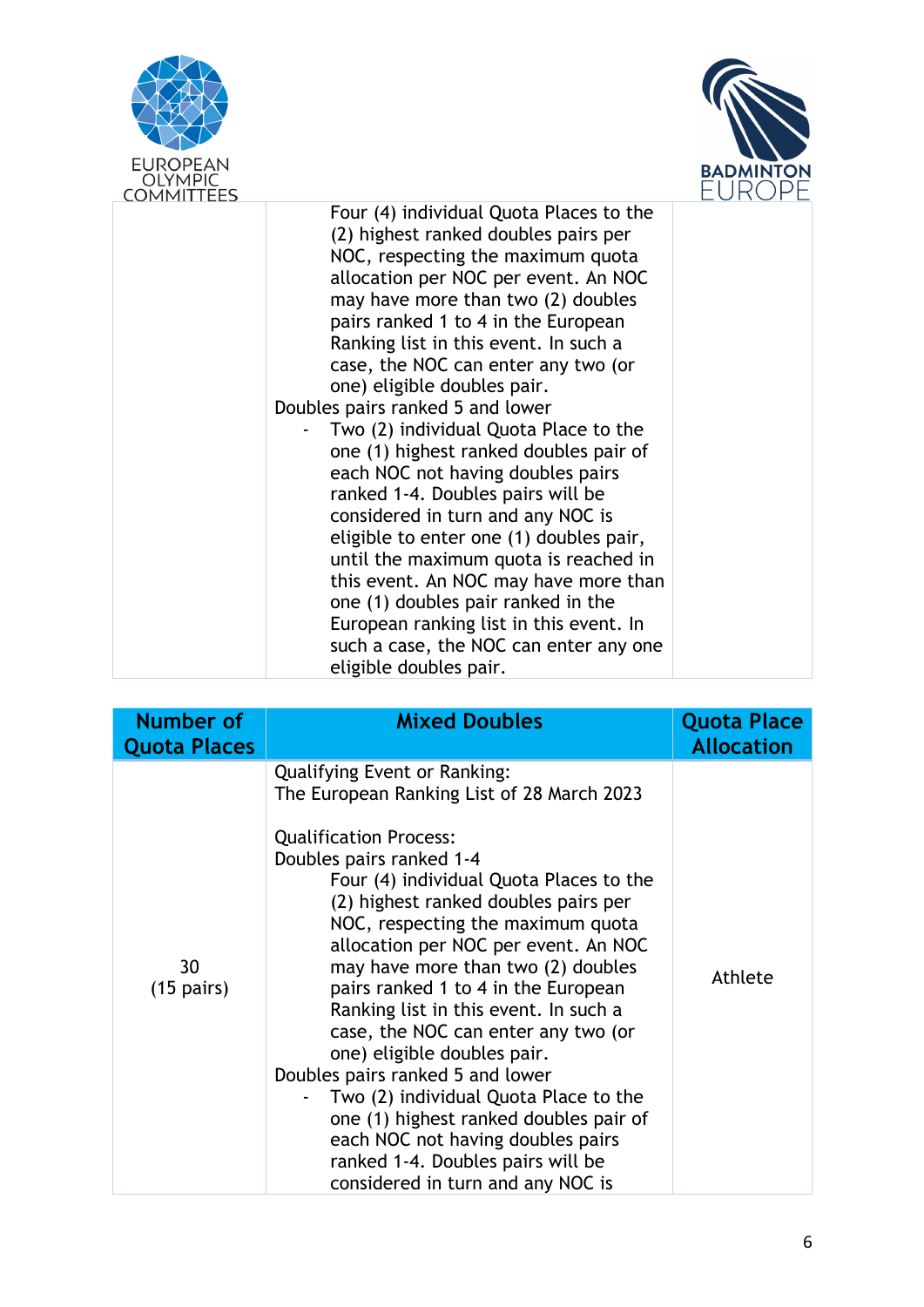

#### D.2. Host NOC Places

The host NOC will automatically qualify 1 athlete in each singles event and 2 athletes (1 pair) in each doubles event on the condition that the athletes meet the eligibility requirements described under section C of this document.

Host NOC will only be granted a place in an event if host country athletes did not obtain a quota place in that event during the qualification period.

#### D.3. Universality Places

Three (3) Male Universality Places and three (3) Female Universality Places are made available to the eligible NOCs at the 2023 European Games: one (1) in Men's and Women's Singles events each, and two (2) (1 pair) in Men's Doubles and Women's Doubles events each. These places will be allocated by the EOC in conjunction with the Badminton Europe.

### D.4. EYOF 2022 Places

Gold medalists of the Men's Singles and Women's Singles events at the 2022 EYOF in Banska Bystrica will each be allocated a quota place for 2023 European Games. These quota places will not count towards the maximum NOC quota in the respective events. Should the quota place for the gold medalist/-s be declined, no other player/-s shall qualify from the 2022 EYOF, but instead the European Ranking List of 28 March 2023 shall be used to determine the qualifier.

### **E. CONFIRMATION PROCESS FOR QUOTA PLACES**

The EOC will inform by email the respective NOCs of their allocated quota places by 3 April 2023.

By 11 April 2023, eligible NOCs must inform, by email, the EOC whether or not they intend to use the allocated quota places and participate at the 2023 European Games.